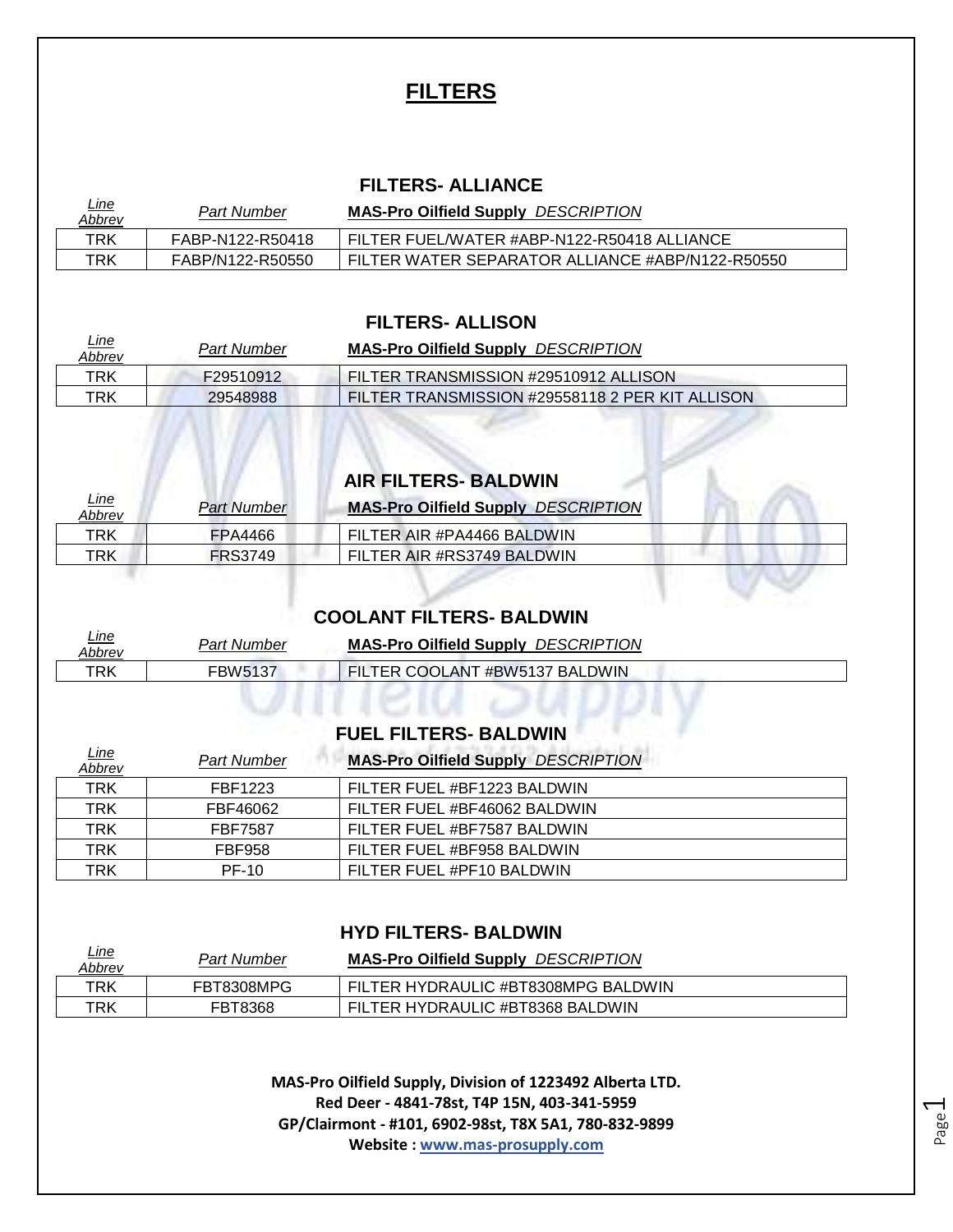#### **OIL FILTERS- BALDWIN**

| Line<br>Abbrev | <b>Part Number</b> | <b>MAS-Pro Oilfield Supply DESCRIPTION</b> |
|----------------|--------------------|--------------------------------------------|
| <b>TRK</b>     | FB233              | FILTER OIL #B233 BALDWIN                   |
| <b>TRK</b>     | <b>FB495SS</b>     | FILTER OIL #B495 BALDWIN                   |
| <b>TRK</b>     | FB7144             | FILTER OIL #B7144 BALDWIN                  |
| <b>TRK</b>     | FB7299             | FILTER OIL #B7299 BALDWIN                  |
| <b>TRK</b>     | FB7600             | FILTER OIL #B7600 BALDWIN                  |
| <b>TRK</b>     | FB99               | FILTER OIL #B99 BALDWIN                    |
| TRK            | FBT8460            | FILTER OIL #BT8460 BALDWIN                 |

| <b>AIR FILTERS- CAT</b> |                    |                                            |
|-------------------------|--------------------|--------------------------------------------|
| <u>Line</u><br>Abbrev   | <b>Part Number</b> | <b>MAS-Pro Oilfield Supply DESCRIPTION</b> |
| <b>TRK</b>              | F231-0167          | FILTER AIR #231-0167 CAT                   |
| <b>TRK</b>              | FA2335182          | FILTER AIR #233-5182 CAT                   |
| <b>TRK</b>              | 61-2505            | FILTER AIR #6I-2505 CAT                    |
| <b>TRK</b>              | 61-2506            | FILTER AIR #6I-2506 CAT                    |
| <b>TRK</b>              | 6I-2509            | FILTER AIR #6I-2509 CAT                    |
| <b>TRK</b>              | $6I-2510$          | FILTER AIR #6I-2510 CAT                    |

and a

#### **FILTER BOWL- CAT**

| <u>Line</u><br>Abbrev | Part Number | <b>MAS-Pro Oilfield Supply DESCRIPTION</b> |  |
|-----------------------|-------------|--------------------------------------------|--|
| TRK                   | FB3435527   | FILTER BOWL #3435527 CAT                   |  |
|                       |             |                                            |  |
|                       |             |                                            |  |

# **FUEL/WATER FILTERS- CAT**

| <u>Line</u><br>Abbrev | <b>Part Number</b>    | <b>MAS-Pro Oilfield Supply DESCRIPTION</b> |
|-----------------------|-----------------------|--------------------------------------------|
| <b>TRK</b>            | F1561200              | <b>FILTER FUEL #156-1200 CAT</b>           |
| <b>TRK</b>            | F <sub>1</sub> R-0749 | FILTER FUEL #1R-0749 CAT                   |
| <b>TRK</b>            | F1R0750               | FILTER FUEL #1R-0750 CAT                   |
| <b>TRK</b>            | F <sub>1</sub> R-0751 | FILTER FUEL #1R-0751 CAT                   |
| <b>TRK</b>            | F1R0762               | FILTER FUEL #1R-0762 CAT                   |
| <b>TRK</b>            | S <sub>1</sub> R-0771 | FILTER FUEL #1R-0771 CAT                   |
| <b>TRK</b>            | F1R1712               | FILTER FUEL #1R-1712 CAT                   |
| <b>TRK</b>            | F326-1643             | FILTER FUEL/WATER SEPARATOR #326-1643 CAT  |
| <b>TRK</b>            | F133-5673             | FILTER FUEL/WATER SEPARATOR #133-5673 CAT  |
| <b>TRK</b>            | F <sub>1</sub> R-1804 | FILTER FUEL/WATER SEPARATOR #1R-1804 CAT   |
| <b>TRK</b>            | F256-8753             | FILTER FUEL/WATER SEPARATOR #256-8753 CAT  |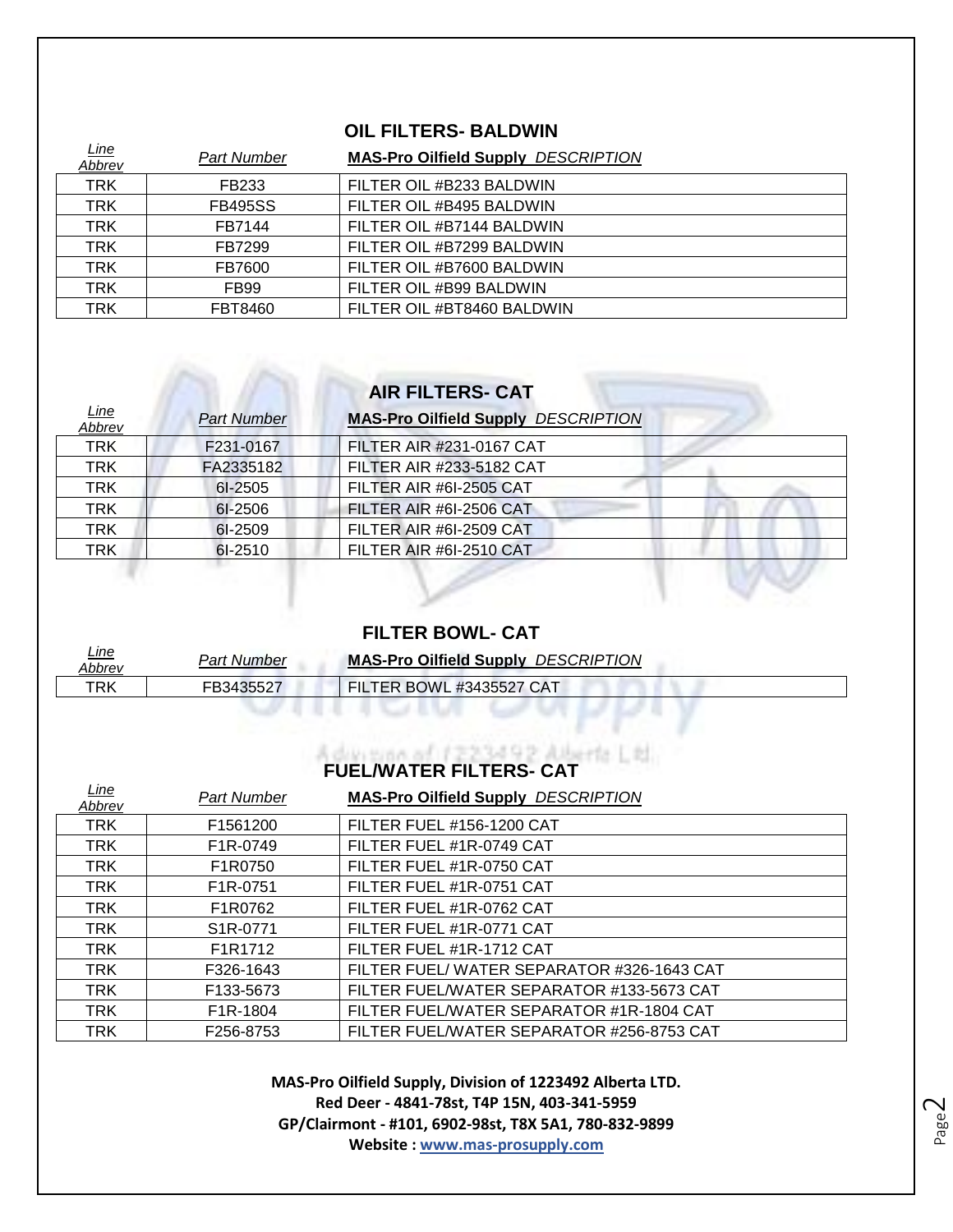#### **HYD FILTERS- CAT**

| <u>Line</u><br>Abbrev | Part Number | <b>MAS-Pro Oilfield Supply DESCRIPTION</b> |
|-----------------------|-------------|--------------------------------------------|
| TRK                   | F1G8878     | FILTER HYDRAULIC #1G8878 CAT               |
| TRK                   | F119-4740   | FILTER HYDRAULIC FILTER #119-4740 CAT      |

#### **OIL FILTERS- CAT**

| <u>Line</u><br><u>Abbrev</u> | <b>Part Number</b>    | <b>MAS-Pro Oilfield Supply DESCRIPTION</b> |
|------------------------------|-----------------------|--------------------------------------------|
| <b>TRK</b>                   | F <sub>1</sub> R-0716 | FILTER OIL #1R-0716 CAT                    |
| <b>TRK</b>                   | F <sub>1</sub> R-0772 | FILTER OIL #1R-0772 CAT                    |
| <b>TRK</b>                   | F <sub>1</sub> R-1807 | FILTER OIL #1R-1807 CAT                    |
| <b>TRK</b>                   | F <sub>1</sub> R-1808 | FILTER OIL #1R-1808 CAT                    |
| TRK                          | F249-2347             | <b>FILTER OIL #249-2347 CAT</b>            |

| <b>TRANSMISSION FILTERS- CAT</b> |                    |                                            |  |
|----------------------------------|--------------------|--------------------------------------------|--|
| <u>Line</u><br>Abbrev            | <b>Part Number</b> | <b>MAS-Pro Oilfield Supply DESCRIPTION</b> |  |
| TRK                              | FT139-1536         | FILTER TRANSMISSION #139-1536 CAT          |  |
| TRK                              | FT144-6691         | FILTER TRANSMISSION #144-6691 CAT          |  |
|                                  |                    |                                            |  |

 $\mathcal{L}$ 

# **COOLANT FILTERS- DETROT DIESEL**

| <u>Line</u><br>Abbrev | <b>Part Number</b> | <b>MAS-Pro Oilfield Supply DESCRIPTION</b> |
|-----------------------|--------------------|--------------------------------------------|
| TRK                   | F23507545          | FILTER COOLANT #23507545 DETROIT DIESEL    |
| TRK                   | F232524403         | FILTER COOLANT #23524403 DETROIT DEISEL    |
| TRK                   | FA4722030255       | FILTER COOLANT #A4722030255 DETROIT DIESEL |

#### **FUEL FILTERS- DETROT DIESEL**

| <u>Line</u><br>Abbrev | <b>Part Number</b> | <b>MAS-Pro Oilfield Supply DESCRIPTION</b> |
|-----------------------|--------------------|--------------------------------------------|
| <b>TRK</b>            | F23521528          | FILTER FUEL #23521528 DETROIT DIESEL       |
| <b>TRK</b>            | F23530645          | FILTER FUEL #23530645 DETROIT DEISEL       |
| <b>TRK</b>            | F23530706          | FILTER FUEL #23530706 DETROIT DIESEL       |
| <b>TRK</b>            | FF23530707         | FILTER FUEL #23530707 DETROIT DIESEL       |
| <b>TRK</b>            | F23533816          | FILTER FUEL #23533816 DETROIT DEISEL       |
| <b>TRK</b>            | FFA0000904251      | FILTER FUEL #A0000904251 DETROIT DIESEL    |
| <b>TRK</b>            | FDDE-A5410900151   | FILTER FUEL #A5410900151 DETROIT DIESEL    |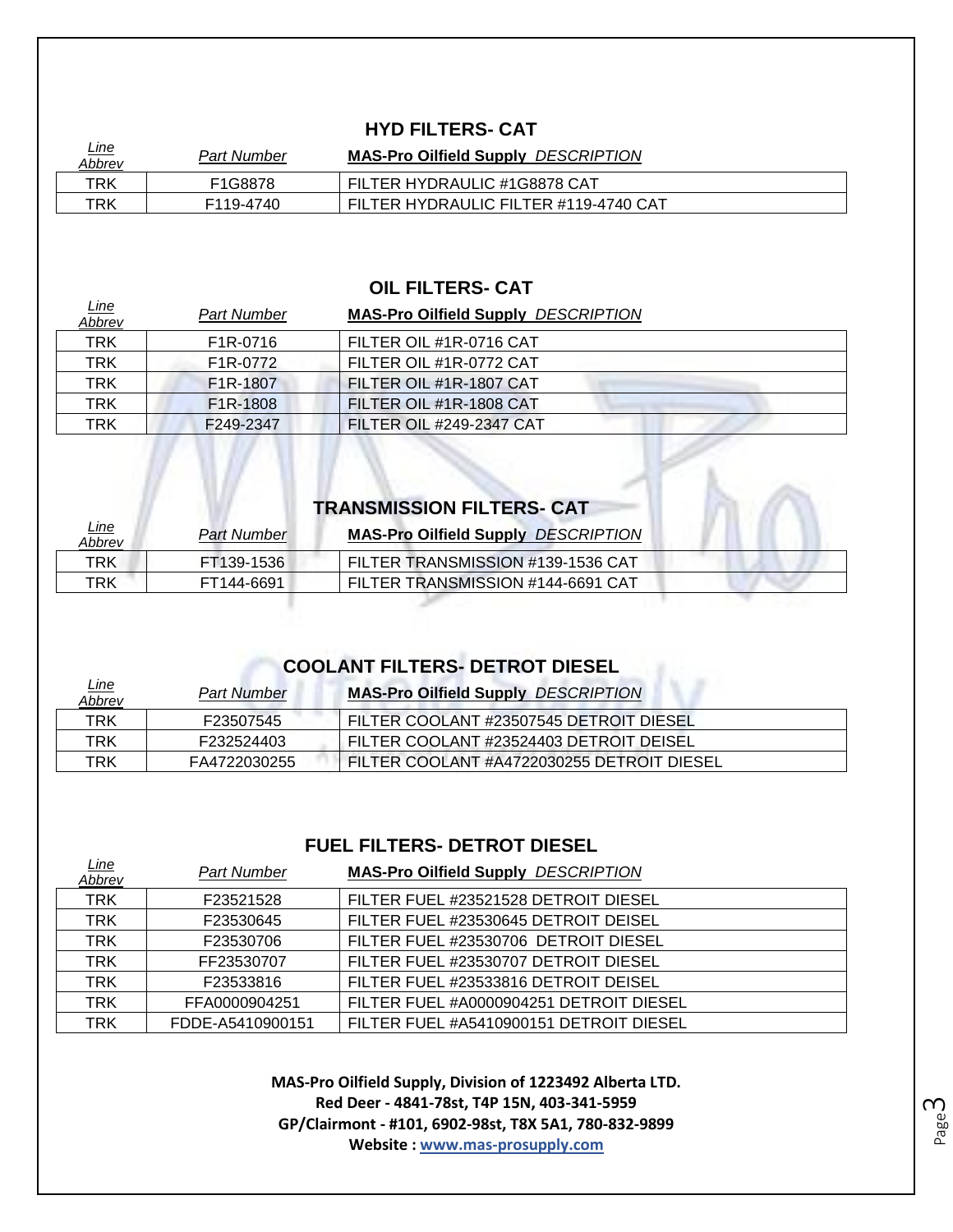#### **OIL FILTERS- DETROT DIESEL**

| <u>Line</u><br><u>Abbrev</u> | Part Number  | <b>MAS-Pro Oilfield Supply DESCRIPTION</b> |  |
|------------------------------|--------------|--------------------------------------------|--|
| TRK                          | F23530573    | FILTER OIL #23530573 DETROIT DEISEL        |  |
| TRK                          | FA4721800309 | FILTER OIL #A4721800309 DETROIT DIESEL     |  |

#### **AIR FILTERS- DONALDSON**

| Line<br>Abbrev | <b>Part Number</b> | <b>MAS-Pro Oilfield Supply DESCRIPTION</b>   |
|----------------|--------------------|----------------------------------------------|
| <b>TRK</b>     | <b>FDBA5114</b>    | FILTER AIR #DBA5114 DONALDSON                |
| <b>TRK</b>     | FP116446           | FILTER AIR #P116446 DONALDSON                |
| <b>TRK</b>     | FP142807           | FILTER AIR #P142807 DONALDSON                |
| <b>TRK</b>     | FP150862           | FILTER AIR #P150862 DONALDSON                |
| <b>TRK</b>     | FP154575           | FILTER AIR #P154575 DONALDSON                |
| TRK.           | FAP181016          | FILTER AIR #P181016 DONALDSON                |
| <b>TRK</b>     | FP181049           | FILTER AIR #P181049 DONALDSON                |
| <b>TRK</b>     | FP181050           | FILTER AIR #P181050 DONALDSON                |
| TRK            | FP181062           | FILTER AIR #P181062 DONALDSON                |
| <b>TRK</b>     | FP182062           | FILTER AIR #P182062 DONALDSON                |
| <b>TRK</b>     | FAP182099          | FILTER AIR #P182099 DONALDSON                |
| TRK            | FP527682           | FILTER AIR #P527682 DONALDSON                |
| <b>TRK</b>     | FP532509           | FILTER AIR #P532509 DONALDSON                |
| <b>TRK</b>     | FP532510           | FILTER AIR #P532510 DONALDSON                |
| <b>TRK</b>     | FP534816           | FILTER AIR #P534816 DONALDSON                |
| <b>TRK</b>     | FP537791           | FILTER AIR #P537791 DONALDSON                |
| <b>TRK</b>     | FP601280           | FILTER AIR #P601280 DONALDSON                |
| <b>TRK</b>     | FP607965           | FILTER AIR #P607965 DONALDSON                |
| TRK            | P619498            | FILTER AIR #P619498 (NEW# P634517) DONALDSON |
| <b>TRK</b>     | FP614986           | FILTER AIR #P625287 DONALDSON                |
| <b>TRK</b>     | P827653            | FILTER AIR #P827653 DONALDSON                |

#### **COOLANT FILTERS- DONALDSON**

| <u>Line</u><br>Abbrev | Part Number | <b>MAS-Pro Oilfield Supply DESCRIPTION</b> |
|-----------------------|-------------|--------------------------------------------|
| TRK                   | F23516489   | FILTER COOLANT #DBC4088 DONALDSON          |
| TRK                   | FP554071    | FILTER COOLANT #P554071 DONALDSON          |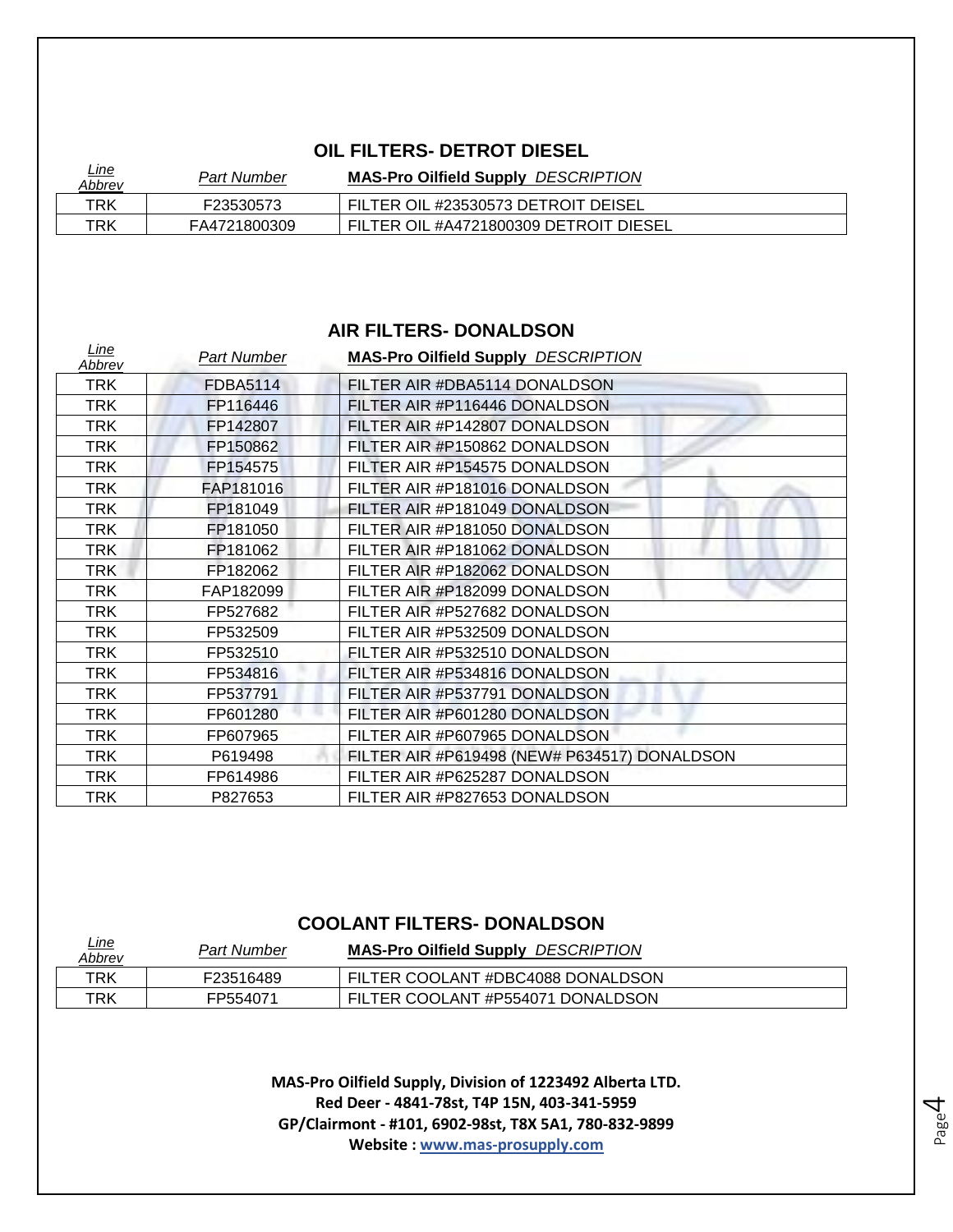#### **FUEL/WATER FILTERS- DONALDSON**

| Line<br>Abbrev | <b>Part Number</b> | <b>MAS-Pro Oilfield Supply DESCRIPTION</b>     |
|----------------|--------------------|------------------------------------------------|
| <b>TRK</b>     | FP502163           | FILTER FUEL #P502163 DONALDSON                 |
| <b>TRK</b>     | FP550057           | FILTER FUEL #P550057 DONALDSON                 |
| <b>TRK</b>     | FP550467           | FILTER FUEL #P550467 DONALDSON                 |
| <b>TRK</b>     | FP550674           | FILTER FUEL #P550674 DONALDSON                 |
| <b>TRK</b>     | FP550879           | FILTER FUEL #P550879 DONALDSON                 |
| <b>TRK</b>     | FP551311           | FILTER FUEL #P551311 DONALDSON                 |
| <b>TRK</b>     | FP553004           | FILTER FUEL #P553004 DONALDSON                 |
| <b>TRK</b>     | FP550815           | FILTER FUEL KIT #P550815 DONALDSON             |
| <b>TRK</b>     | FP550688           | FILTER FUEL/WATER SEPARATOR #P550688 DONALDSON |
| <b>TRK</b>     | FP550730           | FILTER FUEL/WATER SEPARATOR #P550730 DONALDSON |
| <b>TRK</b>     | FP551010           | FILTER FUEL/WATER SEPARATOR #P551010 DONALDSON |
| <b>TRK</b>     | FP551424           | FILTER FUEL/WATER SEPARATOR #P551424 DONALDSON |
| TRK            | FP551852           | FILTER FUEL/WATER SEPARATOR #P551852 DONALDSON |
| <b>TRK</b>     | P553771            | FILTER FUEL/WATER SEPARATOR #P553771 DONALDSON |

# **HEAD ASSY- DONALDSON**

| <u>Line</u><br>Abbrev | Part Number | <b>MAS-Pro Oilfield Supply DESCRIPTION</b> |  |
|-----------------------|-------------|--------------------------------------------|--|
| TRK                   | FHP166418   | FILTER HEAD ASSY #P166418 DONALDSON        |  |

#### **HYD FILTERS- DONALDSON**

ala 14

| Line<br>Abbrev | <b>Part Number</b> | <b>MAS-Pro Oilfield Supply DESCRIPTION</b> |
|----------------|--------------------|--------------------------------------------|
| TRK            | P164166            | FILTER HYDRAULIC #P164166 DONALDSON        |
| <b>TRK</b>     | FHP165569          | FILTER HYDRAULIC #P165569 DONALDSON        |
| <b>TRK</b>     | P165705            | FILTER HYDRAULIC #P165705 DONALDSON        |
| TRK            | FP165876           | FILTER HYDRAULIC #P165876 DONALDSON        |
| TRK            | FP166460           | FILTER HYDRAULIC #P166460 DONALDSON        |
| TRK            | FP167832           | FILTER HYDRAULIC #P167832 DONALDSON        |
| <b>TRK</b>     | FP710737           | FILTER HYDRAULIC #P170737 DONALDSON        |
| TRK            | FHP174300          | FILTER HYDRAULIC #P174300 DONALDSON        |
| TRK            | FP176220           | FILTER HYDRAULIC #P176220 DONALDSON        |
| <b>TRK</b>     | FP550223           | FILTER HYDRAULIC #P550223 DONALDSON        |
| TRK            | FP550251           | FILTER HYDRAULIC #P550251 DONALDSON        |
| TRK            | FHFP550252         | FILTER HYDRAULIC #P550252 DONALDSON        |
| TRK            | FP550275           | FILTER HYDRAULIC #P550275 DONALDSON        |
| TRK            | FP550276           | FILTER HYDRAULIC #P550276 DONALDSON        |
| TRK            | FP550388           | FILTER HYDRAULIC #P550388 DONALDSON        |
| <b>TRK</b>     | FP550426           | FILTER HYDRAULIC #P550426 DONALDSON        |
| MS3            | P551553            | FILTER HYDRAULIC #P551553 DONALSON         |
| <b>TRK</b>     | FP561183           | FILTER HYDRAULIC #P561183 DONALDSON        |
| TRK            | FP566271           | FILTER HYDRAULIC #P566271 DONALDSON        |
| TRK            | FP566368           | FILTER HYDRAULIC #P566368 DONALDSON        |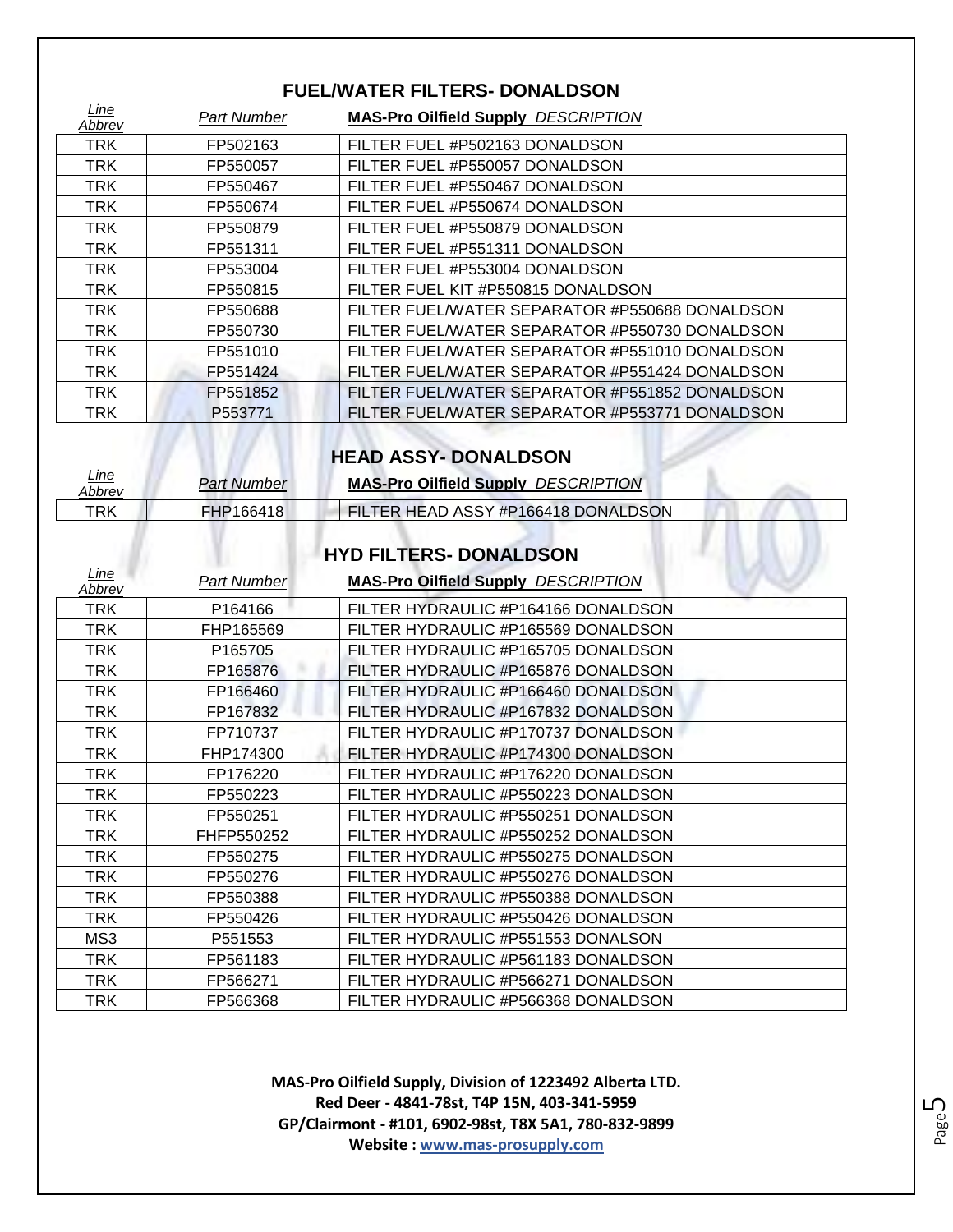### **OIL FILTERS- DONALDSON**

| <u>Line</u><br>Abbrev | Part Number | <b>MAS-Pro Oilfield Supply DESCRIPTION</b> |
|-----------------------|-------------|--------------------------------------------|
| <b>TRK</b>            | FELF3998    | FILTER OIL #ELF3998 DONALDSON              |
| <b>TRK</b>            | FP550422    | FILTER OIL #P550422 DONALDSON              |
| <b>TRK</b>            | FP550596    | FILTA114:C189ER OIL #P550596 DONALDSON     |
| TRK                   | FP550933    | FILTER OIL #P550933 DONALDSON              |
| <b>TRK</b>            | FP550939    | FILTER OIL #P550939 DONALDSON              |
| <b>TRK</b>            | FP550963    | FILTER OIL #P550963 DONALDSON              |
| <b>TRK</b>            | FP552100    | FILTER OIL #P552100 DONALDSON              |
| TRK                   | FP554005    | FILTER OIL #P554005 DONALDSON              |

 $\mathbb{N}$ 

| AIR FILTERS- FLEETGUARD |                    |                                            |
|-------------------------|--------------------|--------------------------------------------|
| Line<br>Abbrev          | <b>Part Number</b> | <b>MAS-Pro Oilfield Supply DESCRIPTION</b> |
| <b>TRK</b>              | <b>FAF853</b>      | FLITER AIR #AF853 FLEETGUARD               |
| <b>TRK</b>              | <b>FAF1606KM</b>   | FILTER AIR #AF1606KM FLEETGUARD            |
| TRK                     | <b>FAF1968</b>     | FILTER AIR #AF1968 FLEETGUARD              |
| <b>TRK</b>              | <b>FAF1968M</b>    | FILTER AIR #AF1968M FLEETGUARD             |
| <b>TRK</b>              | FAF25247           | FILTER AIR #AF25247 FLEETGUARD             |
| <b>TRK</b>              | FAF25550           | FILTER AIR #AF25550 FLEETGUARD             |
| TRK                     | <b>FAF25555</b>    | FILTER AIR #AF25555 FLEETGUARD             |
| TRK                     | FAF25557           | FILTER AIR #AF25557 FLEETGAURD             |
| <b>TRK</b>              | FAF25694           | FILTER AIR #AF25694 FLEETGUARD             |
| TRK                     | FAF26103           | FILTER AIR #AF26103 FLEETGUARD             |
| <b>TRK</b>              | FAF26154           | FILTER AIR #AF26154 FLEETGUARD             |
| TRK                     | FAF4166            | FILTER AIR #AF4166 FLEETGUARD              |
| TRK                     | <b>FAF460</b>      | FILTER AIR #AF460 FLEETGUARD               |
| TRK                     | FAAF891            | FILTER AIR #AF891 FLEETGUARD               |
| <b>TRK</b>              | FAF954M            | FILTER AIR #AF954M FLEETGUARD              |

#### **HOUSING FILTERS- FLEETGUARD**

| <u>Line</u><br><b>Abbrev</b> | Part Number | <b>MAS-Pro Oilfield Supply DESCRIPTION</b> |
|------------------------------|-------------|--------------------------------------------|
| TRK                          | FAH19063    | FILTER AIR HOUSING #AH19063 FLEETGUARD     |

**MAS-Pro Oilfield Supply, Division of 1223492 Alberta LTD. Red Deer - 4841-78st, T4P 15N, 403-341-5959 GP/Clairmont - #101, 6902-98st, T8X 5A1, 780-832-9899 Website : www.mas-prosupply.com**

Page ص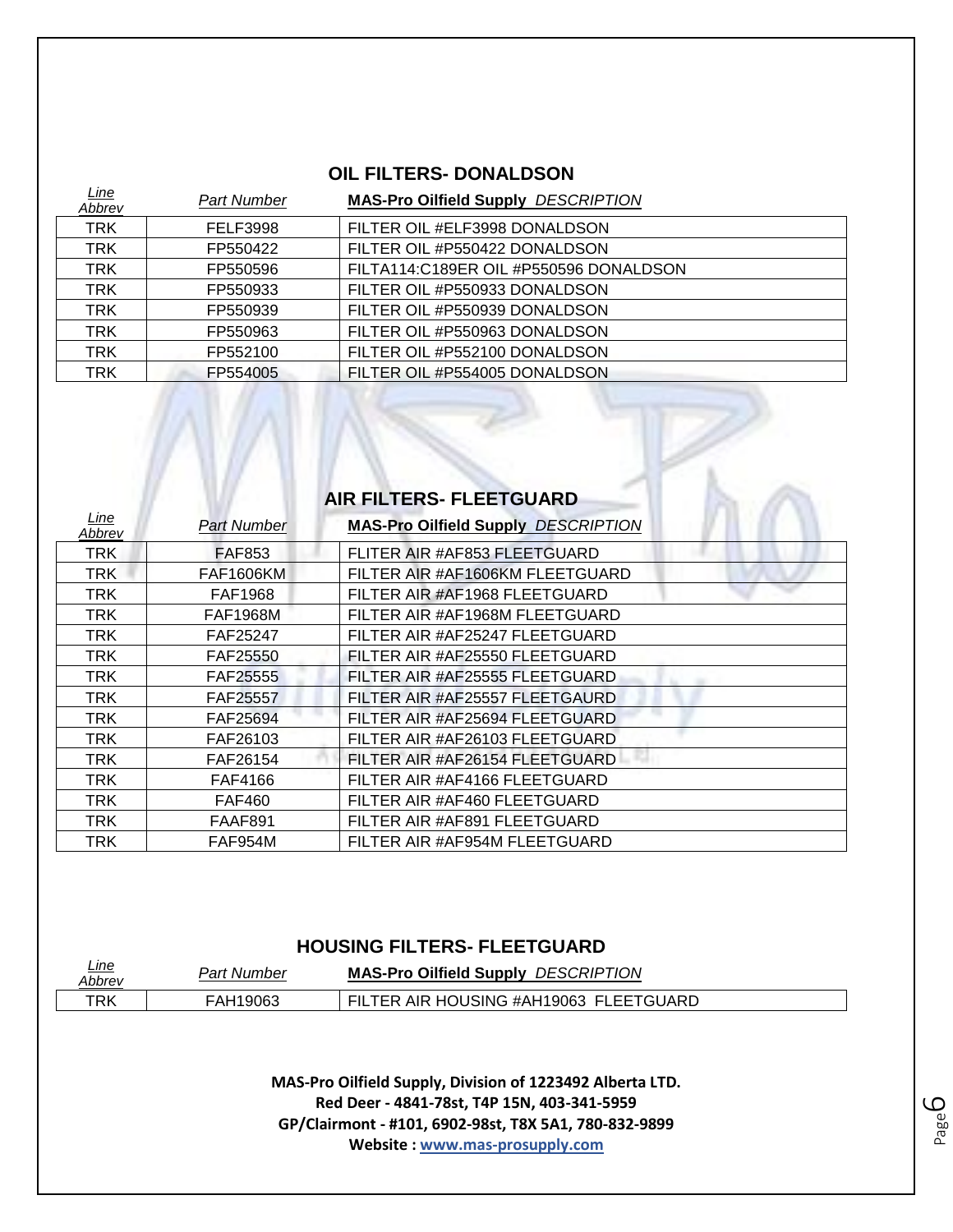## **COLLANT FILTERS- FLEETGUARD**

| <u>Line</u><br>Abbrev | <b>Part Number</b> | <b>MAS-Pro Oilfield Supply DESCRIPTION</b> |
|-----------------------|--------------------|--------------------------------------------|
| <b>TRK</b>            | <b>FWF2015</b>     | FILTER COOLANT #WF2015 FLEETGUARD          |
| <b>TRK</b>            | <b>FWF2051</b>     | FILTER COOLANT #WF2051 FLEETGUARD          |
| <b>TRK</b>            | <b>FWF2071</b>     | FILTER COOLANT #WF2071 FLEETGUARD          |
| <b>TRK</b>            | <b>FFG-WF2073</b>  | FILTER COOLANT #WF2073 FLEETGUARD          |
| <b>TRK</b>            | FFG-WF2077         | FILTER COOLANT #WF2077 FLEETGUARD          |
| <b>TRK</b>            | <b>FWF2121</b>     | FILTER COOLANT #WF2121 FLEETGUARD          |
| <b>TRK</b>            | <b>FWF2126</b>     | FILTER COOLANT #WF2126 FLEETGUARD          |
| <b>TRK</b>            | <b>FWF2127</b>     | FILTER COOLANT #WF2127 FLEETGUARD          |
| <b>TRK</b>            | <b>FWF2131</b>     | FILTER COOLANT #WF2131 FLEETGUARD          |

# **CRANKCASE FILTERS- FLEETGUARD**

| <u>Line</u><br>Abbrev | <b>Part Number</b> | <b>MAS-Pro Oilfield Supply DESCRIPTION</b> |
|-----------------------|--------------------|--------------------------------------------|
| TRK                   | FCV50633           | FILTER CRANKCASE #CV50633 FLEETGUARD       |

### **FUEL/WATER FILTERS- FLEETGUARD**

| Line<br>Abbrev | <b>Part Number</b> | <b>MAS-Pro Oilfield Supply DESCRIPTION</b>      |
|----------------|--------------------|-------------------------------------------------|
| TRK            | FF211              | FILTER FF 211 FLEETGUARD                        |
| TRK            | <b>FFF105</b>      | FILTER FUEL #FF105 FLEETGUARD                   |
| TRK            | <b>FF246</b>       | FILTER FUEL #FF246 FLEETGUARD                   |
| TRK            | FF2200             | FILTER FUEL #FF2200 FLEETGUARD                  |
| <b>TRK</b>     | FF2203             | FUEL FILTER #FF2203 FLEETGUARD                  |
| TRK            | FFF5030            | FILTER FUEL #FF5030 FLEETGUARD                  |
| TRK            | FFF5114            | FILTER FUEL #FF5114 FLEETGUARD                  |
| TRK            | FF5206             | FILTER FUEL #FF5206 FLEETGUARD                  |
| <b>TRK</b>     | FF5207             | FILTER FUEL #FF5207 FLEETGUARD                  |
| <b>TRK</b>     | FF5319             | FILTER FUEL #FF5319 FLEETGUARD                  |
| TRK            | FF5320             | FILTER FUEL #FF5320 FLEETGUARD                  |
| TRK            | <b>FFS1000</b>     | FILTER FUEL #FS1000 FLEETGUARD                  |
| TRK            | <b>FFS1001</b>     | FILTER FUEL #FS1001 FLEETGUARD                  |
| TRK            | <b>FFS1287</b>     | FILTER FUEL #FS1287 FLEETGUARD                  |
| TRK            | FS19537            | FILTER FUEL #FS19537 FLEETGUARD                 |
| TRK            | FFS19573           | FILTER FUEL #FS19573 FLEETGUARD                 |
| TRK            | FS20007            | FILTER FUEL #FS20007 FLEETGUARD                 |
| TRK            | FFS36401           | FILTER FUEL #FS36401 FLEETGUARD                 |
| TRK            | FFS43255           | FILTER FUEL #FS43255 FLEETGUARD                 |
| TRK            | F19594             | FILTER FUEL/WATER SEPARATOR #FS19594 FLEETGUARD |
| TRK            | <b>FWF2123</b>     | FILTER FUEL/WATER SEPARATOR #WF2123 FLEETGUARD  |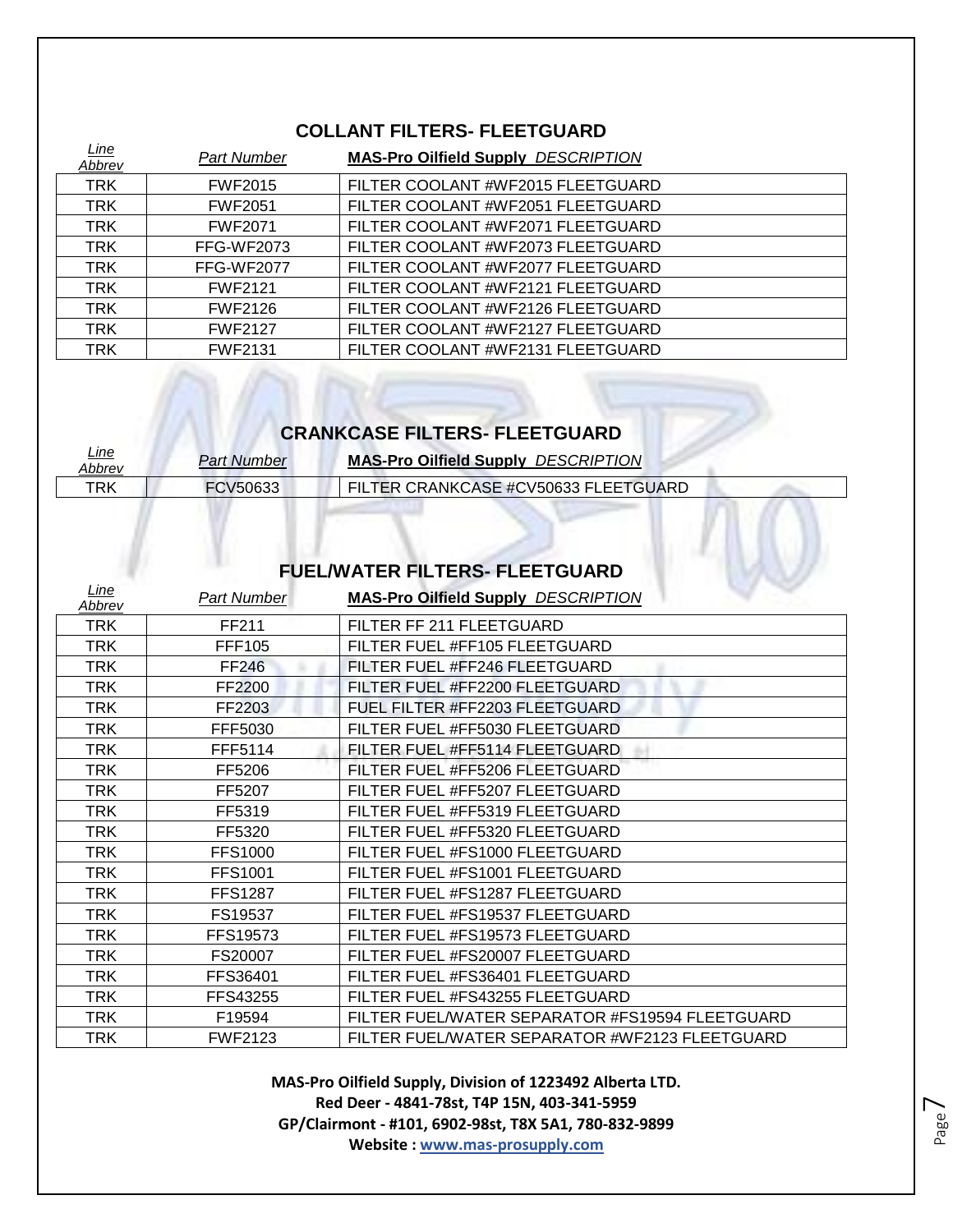#### **HYD FILTERS- FLEETGUARD**

| Line<br>Abbrev | <b>Part Number</b> | <b>MAS-Pro Oilfield Supply DESCRIPTION</b> |
|----------------|--------------------|--------------------------------------------|
| <b>TRK</b>     | FHF3516            | FILTER HYDRAULIC #HF3516 FLEETGUARD        |
| TRK            | FHF35216           | FILTER HYDRAULIC #HF35216 FLEETGUARD       |
| TRK            | FHF6243            | FILTER HYDRAULIC #HF6243 FLEETGUARD        |
| <b>TRK</b>     | FHF6248            | FILTER HYDRAULIC #HF6248 FLEETGUARD        |
| TRK            | FHF6318            | FILTER HYDRAULIC #HF6318 FLEETGUARD        |
| <b>TRK</b>     | <b>HF6588</b>      | FILTER HYDRAULIC #HF6588 FLEETGUARD        |
| TRK            | FHF6589            | FILTER HYDRAULIC #HF6589 FLEETGUARD        |
| TRK            | FHF6710            | FILTER HYDRAULIC #HF6710 FLEETGUARD        |
| <b>TRK</b>     | FHF6711            | FILTER HYDRAULIC #HF6711 FLEETGUARD        |
| TRK            | <b>FHF6720</b>     | FILTER HYDRAULIC #HF6720 FLEETGUARD        |
| TRK            | <b>FLFH6722</b>    | FILTER HYDRAULIC #HF6722 FLEETGUARD        |
| TRK            | <b>FHF6777</b>     | FILTER HYDRAULIC #HF6777 FLEETGUARD        |
| TRK            | <b>FHF6778</b>     | FILTER HYDRAULIC #HF6778 FLEETGUARD        |
| <b>TRK</b>     | <b>FHF6780</b>     | FILTER HYDRAULIC #HF6780 FLEETGUARD        |
| <b>TRK</b>     | <b>FHF7980</b>     | FILTER HYDRAULIC #HF7980 FLEETGUARD        |
| <b>TRK</b>     | <b>FHF7996</b>     | FILTER HYDRAULIC #HF7996 FLEETGUARD        |
|                |                    |                                            |

### **OIL FILTERS- FLEETGUARD**

| Line<br>Abbrev | Part Number    | <b>MAS-Pro Oilfield Supply DESCRIPTION</b> |
|----------------|----------------|--------------------------------------------|
| TRK            | <b>FLF3407</b> | FILTER LUBE #LF3407 FLEETGUARD             |
| TRK            | LF9001         | FILTER OIL #LF14000NN FLEETGUARD           |
| TRK            | FLF16035       | FILTER OIL #LF16035 FLEETGUARD             |
| TRK            | FLF16045       | FILTER OIL #LF16045 FLEETGUARD             |
| TRK            | FLF16046       | FILTER OIL #LF16046 FLEETGUARD             |
| <b>TRK</b>     | FLF16243       | FILTER OIL #LF16243 FLEETGUARD             |
| TRK            | FLF3335        | FILTER OIL #LF3335 FLEETGUARD              |
| TRK            | <b>FLF3472</b> | FILTER OIL #LF3472 FLEETGUARD              |
| TRK            | FLF3604        | FILTER OIL #LF3604 FLEETGUARD              |
| TRK            | LF3620         | FILTER OIL #LF3620 FLEETGUARD              |
| TRK            | FLF3642        | FILTER OIL #LF3642 FLEETGUARD              |
| TRK            | LF3973         | FILTER OIL #LF3973 FLEETGUARD              |
| TRK            | <b>FLF667</b>  | FILTER OIL #LF667 FLEETGUARD               |
| TRK            | FLF691A        | FILTER OIL #LF691A FLEETGUARD              |
| <b>TRK</b>     | <b>FLF734</b>  | FILTER OIL #LF734 FLEETGUARD               |
| TRK.           | <b>FLF777</b>  | FILTER OIL #LF777 FLEETGUARD               |
| TRK            | <b>FLF9008</b> | FILTER OIL #LF9008 FLEETGUARD              |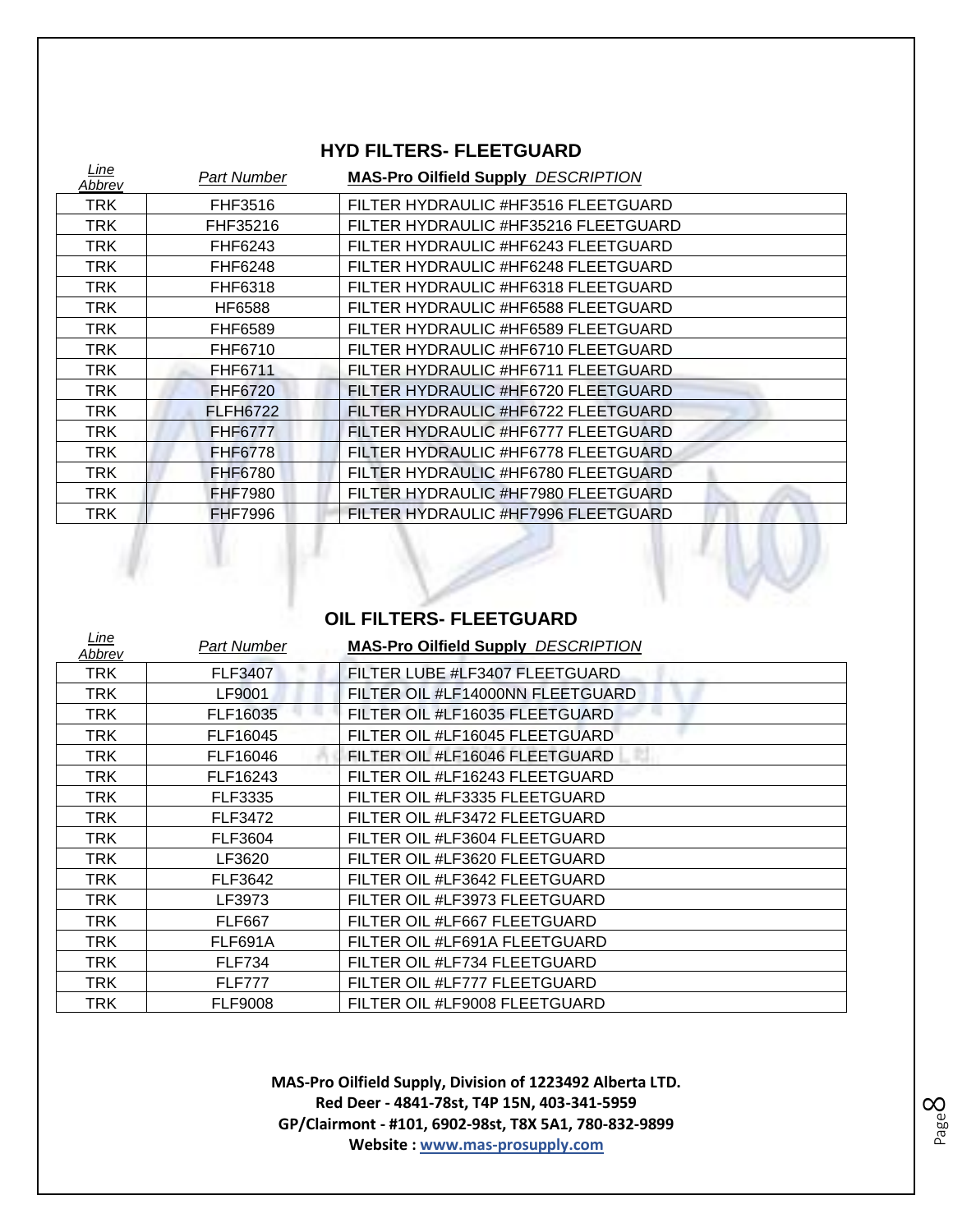#### **FILTERS- FLEETGUARD**

| <u>Line</u><br>Abbrev | Par<br>Number | <b>DESCRIPTION</b><br><b>MAS-Pro Oilfield</b><br><b>H</b> Supply |
|-----------------------|---------------|------------------------------------------------------------------|
| TRK                   | F8380∠        | TEERING #83804E FLEETGUARD<br><b>POWER</b><br>FR                 |

*Line* 

*Line* 

#### **FILTERS- FLEETGUARD**

| <u>Line</u><br>Abbrev | Part Number    | <b>MAS-Pro Oilfield Supply DESCRIPTION</b> |
|-----------------------|----------------|--------------------------------------------|
| TRK                   | FS19763        | FILTER WATER #FS19763 FLEETGUARD           |
| TRK                   | <b>FWF2122</b> | FILTER WATER #WF2122 FLEETGUARD            |

|                       |                    | <b>FILTERS- GOLDENROD</b>                         |
|-----------------------|--------------------|---------------------------------------------------|
| <u>Line</u><br>Abbrev | <b>Part Number</b> | <b>MAS-Pro Oilfield Supply DESCRIPTION</b>        |
| TRK                   | 596-5              | FILTER FUEL #596-5 WATER BLOCK CANISTER GOLDENROD |
| TRK                   | 496-5              | FILTER WATER BLOCK GOLDENROD                      |

|                       |             | <b>CAB FILTERS- INTERNATIONAL</b>          |
|-----------------------|-------------|--------------------------------------------|
| <u>Line</u><br>Abbrey | Part Number | <b>MAS-Pro Oilfield Supply DESCRIPTION</b> |
| TRK                   | F3839141C1  | FILTER CAB #3839141C1 INTERNATIONAL        |

# **COLLANT FILTERS- INTERNATIONAL**

| <u>Line</u><br>Abbrev | Part Number | <b>MAS-Pro Oilfield Supply DESCRIPTION</b> |
|-----------------------|-------------|--------------------------------------------|
| OFF                   | 1822588C1CF | FILTER COOLANT #1822588C1 INTERNATIONAL    |

#### **FUEL/WATER FILTERS- INTERNATIONAL**

| <u>Line</u><br>Abbrev | Part Number | <b>MAS-Pro Oilfield Supply DESCRIPTION</b> |
|-----------------------|-------------|--------------------------------------------|
| TRK                   | 3004473C93  | FILTER FUEL #3004473C93 INTERNATIONAL      |
|                       |             | FILTER FUEL/WATER SERPARATOR #2611236C1    |
| TRK                   | 2611236C1   | <b>INTERNATIONAL</b>                       |

#### **OIL FILTERS- INTERNATIONAL**

| <u>Line</u> | Part       | <b>DESCRIPTION</b>                          |
|-------------|------------|---------------------------------------------|
| Abbrev      | Number     | <b>MAS-Pro Oilfield Supply</b>              |
| TRK         | 3007498C94 | OIL #3007498C94 INTERNATIONAL<br><b>FR.</b> |

**MAS-Pro Oilfield Supply, Division of 1223492 Alberta LTD. Red Deer - 4841-78st, T4P 15N, 403-341-5959 GP/Clairmont - #101, 6902-98st, T8X 5A1, 780-832-9899 Website : www.mas-prosupply.com**

Page  $\mathcal O$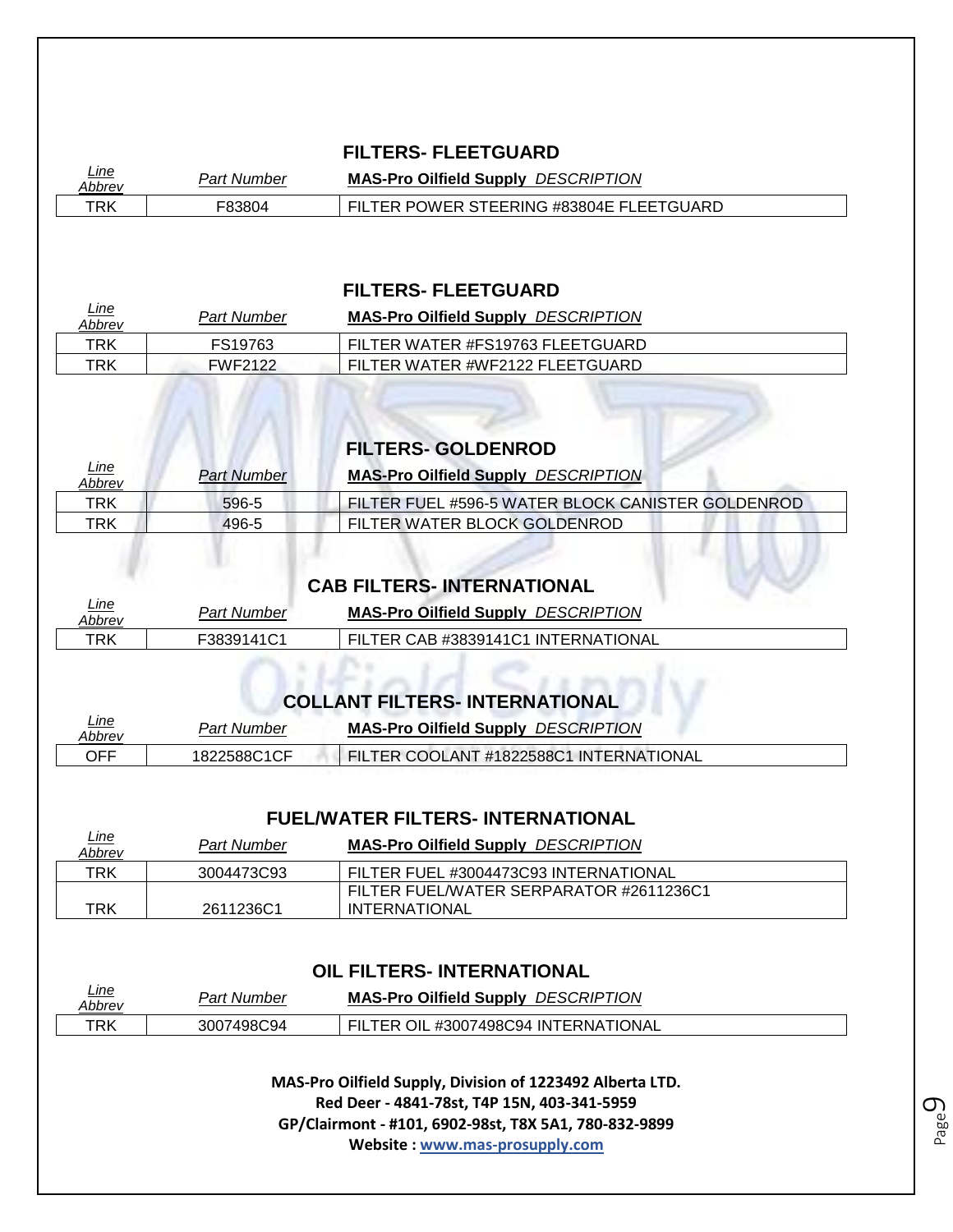#### **FUEL FILTERS- ISUZU**

| <u>Line</u><br>Abbrev | <b>Part Number</b> | <b>MAS-Pro Oilfield Supply DESCRIPTION</b> |
|-----------------------|--------------------|--------------------------------------------|
| TRK                   | F8981430410        | FILTER FUEL #898143-041 ISUZU              |
| TRK                   | F898152737         | FILTER FUEL #898152-737 ISUZU              |
| TRK                   | FX13240-015        | FILTER FUEL #X13240-015 ISUZU              |

#### **OIL FILTERS- ISUZU**

| <u>Line</u><br>Abbrev | <b>Part Number</b> | <b>MAS-Pro Oilfield Supply DESCRIPTION</b> |
|-----------------------|--------------------|--------------------------------------------|
| <b>TRK</b>            | F294456-641        | FILTER OIL #294456-641 ISUZU               |
| <b>TRK</b>            | F113240232         | FILTER OIL #8-9375860-0 ISUZU              |
| <b>TRK</b>            | F894321-219        | FILTER OIL #894321-219 ISUZU               |
| <b>TRK</b>            | F898018-858        | FILTER OIL #898018-858 ISUZU               |
| <b>TRK</b>            | F898074288         | FILTER OIL #898074-288 ISUZU               |
| <b>TRK</b>            | F898075676         | FILTER OIL #898075-676 ISUZU               |
| TRK                   | X13201-014         | FILTER OIL #X13201-014 ISUZU               |

| AIR FILTERS- JOHN DEERE |  |
|-------------------------|--|

| <u>Line</u><br>Abbrev | <b>Part Number</b> | <b>MAS-Pro Oilfield Supply DESCRIPTION</b> |
|-----------------------|--------------------|--------------------------------------------|
| <b>TRK</b>            | FAT175224          | FILTER AIR #AT175224 JOHN DEERE            |
| TRK                   | FAT223226          | FILTER AIR #AT223226 JOHN DEERE            |
| TRK                   | AT300487           | FILTER AIR #AT300487 JOHN DEERE            |
| TRK                   | AT314583           | FILTER AIR #AT314583 JOHN DEERE            |

# **FUEL FILTERS- JOHN DEERE**

| <u>Line</u><br>Abbrev | <b>Part Number</b> | <b>MAS-Pro Oilfield Supply DESCRIPTION</b> |
|-----------------------|--------------------|--------------------------------------------|
| TRK                   | AT223493           | FILTER FUEL #AT223493 JOHN DEERE           |
| <b>TRK</b>            | RE522878           | FILTER FUEL #RE552878 JOHN DEERE           |
| TRK                   | RE525523           | FILTER FUEL KIT #RE525523 JOHN DEERE       |
| TRK                   | RE529643           | FILTER FUEL KIT #RE529643 JOHN DEERE       |

#### **HYD FILTERS- JOHN DEERE**

| <u>Line</u><br>Abbrev | <b>Part Number</b> | <b>DESCRIPTION</b><br><b>MAS-Pro Oilfield Supply</b> |
|-----------------------|--------------------|------------------------------------------------------|
| TRK                   | AH128449           | TER HYDRAULIC #AH128449 JOHN DEERE                   |

#### **OIL FILTERS- JOHN DEERE**

| <u>Line</u><br>Abbrev | Part Number | <b>MAS-Pro Oilfield Supply DESCRIPTION</b> |
|-----------------------|-------------|--------------------------------------------|
| TRK                   | FRE521420   | FILTER OIL # DZ101884 JOHN DEERE           |
| TRK                   | RE504836    | FILTER OIL JOHN DEER #RE504836 JOHN DEERE  |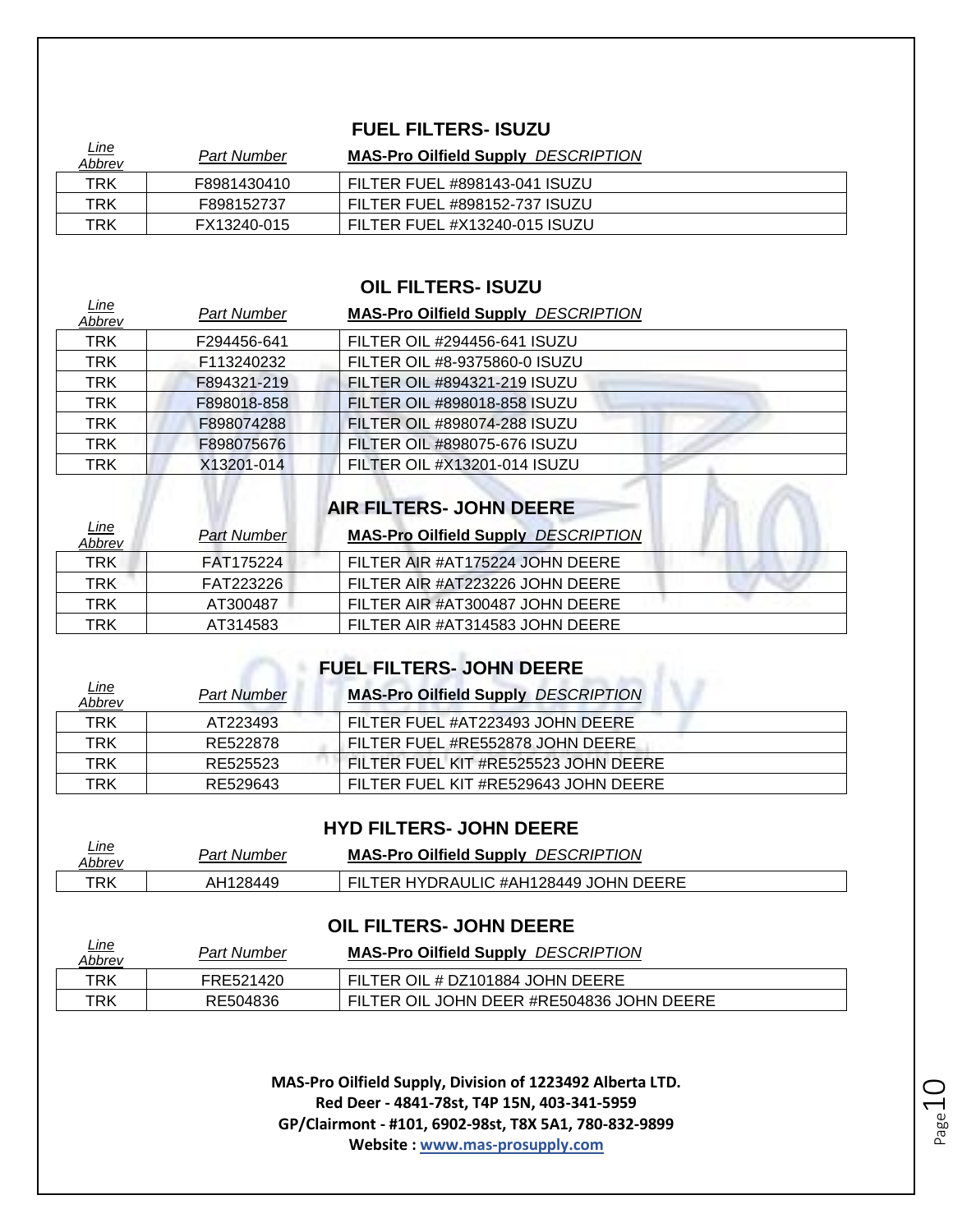#### **TRANSMISSION FILTERS- JOHN DEERE**

| <u>Line</u><br>Abbrev | <b>Part Number</b> | <b>MAS-Pro Oilfield Supply DESCRIPTION</b>   |
|-----------------------|--------------------|----------------------------------------------|
| TRK                   | AT336140           | FILTER TRANSMISSION #AT336140 JOHN DEERE     |
| TRK                   | AM39653            | FILTER TRANSMISSION OIL #AM39653 JOHN DEERE  |
| TRK                   | AT335977           | FILTER TRANSMISSION OIL #AT335977 JOHN DEERE |

#### **AIR FILTERS- LUBER-FINER**

| <u>Line</u><br>Abbrev | <b>Part Number</b> | <b>MAS-Pro Oilfield Supply DESCRIPTION</b> |
|-----------------------|--------------------|--------------------------------------------|
| TRK                   | LAF1275            | FILTER AIR #LAF1275 LUBER-FINER            |
| TRK                   | FLAF64             | FILTER AIR #LAF64 LUBER-FINER              |
| TRK                   | LAF8148.           | FILTER AIR #LAF8148 LUBER-FINER            |

# **FUEL FILTERS- LUBER-FINER**

| <u>Line</u><br><u>Abbrev</u> | <b>Part Number</b> | <b>MAS-Pro Oilfield Supply DESCRIPTION</b> |
|------------------------------|--------------------|--------------------------------------------|
| <b>TRK</b>                   | FFP588F            | FILTER FUEL #FP588F LUBER-FINER            |
| TRK                          | FLFP590F           | FILTER FUEL #FP590F LUBER-FINER            |
| TRK                          | <b>FLFF5766</b>    | FILTER FUEL #LFF5766 LUBER-FINER           |
| TRK                          | <b>FLFF8060</b>    | FILTER FUEL #LFF8060 LUBER-FINER           |
| TRK                          | LFF8350            | FILTER FUEL #LFF8350 LUBER-FINER           |

#### **HYD FILTERS- LUBER-FINER**

| <u>Line</u><br>Abbrev | <b>Part Number</b> | <b>MAS-Pro Oilfield Supply DESCRIPTION</b> |  |
|-----------------------|--------------------|--------------------------------------------|--|
| TRK                   | LFH4223            | FILTER HYDRAULIC #LFH4223 LUBER-FINER      |  |
| TRK                   | FLFH8759G          | FILTER HYDRAULIC #LFH8759G LUBER-FINER     |  |

# **OIL FILTERS- LUBER-FINER**

| <u>Line</u><br>Abbrev | Part Number     | <b>MAS-Pro Oilfield Supply DESCRIPTION</b> |
|-----------------------|-----------------|--------------------------------------------|
| <b>TRK</b>            | <b>FLFH4915</b> | FILTER OIL #LFH4915 LUBER-FINER            |
| TRK                   | FLFP2160        | FILTER OIL #LFP2160 LUBER-FINER            |
| <b>TRK</b>            | <b>FLFP2255</b> | FILTER OIL #LFP2255 LUBER-FINER            |
| TRK                   | <b>FLFP5748</b> | FILTER OIL #LFP5748 LUBER-FINER            |
| TRK                   | <b>FPH2808</b>  | FILTER OIL #PH2808 LUBER-FINER             |

#### **AIR FILTERS- MACK**

| <u>Line</u> | Part                 | <b>DESCRIPTION</b>                           |
|-------------|----------------------|----------------------------------------------|
| Abbrev      | . Number             | <b>MAS-Pro Oilfield Supply</b>               |
| TRK         | ን320M<br><b>57MD</b> | AIR #57MD320M (25100042) MACK<br>FIL<br>"FR. |

**MAS-Pro Oilfield Supply, Division of 1223492 Alberta LTD. Red Deer - 4841-78st, T4P 15N, 403-341-5959 GP/Clairmont - #101, 6902-98st, T8X 5A1, 780-832-9899 Website : www.mas-prosupply.com**

Page1.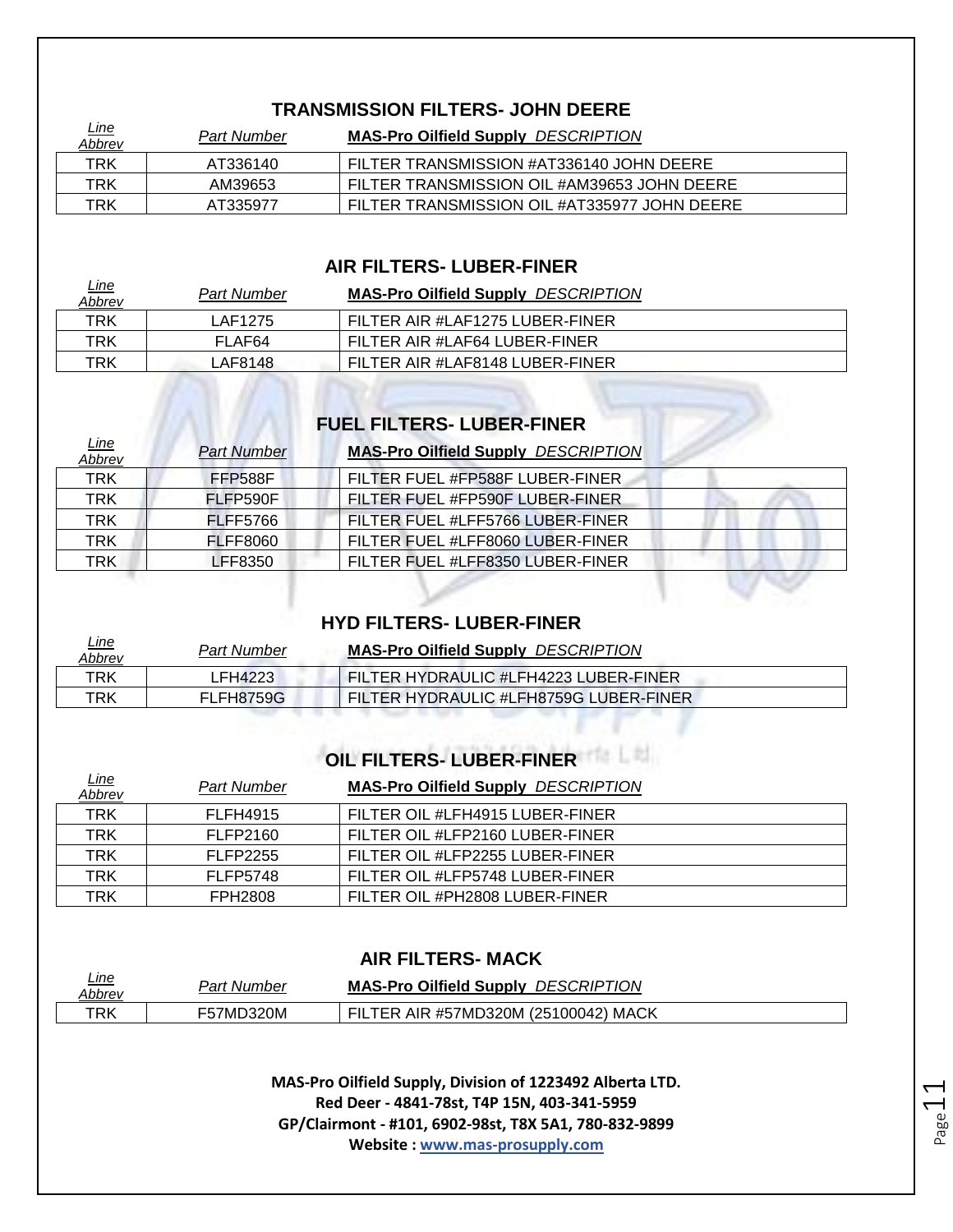| Line                        | <b>Part Number</b>               | <b>MAS-Pro Oilfield Supply DESCRIPTION</b>                                     |
|-----------------------------|----------------------------------|--------------------------------------------------------------------------------|
| <b>Abbrev</b><br><b>TRK</b> | F21939298                        | FILTER OIL #21939298 MACK                                                      |
|                             |                                  |                                                                                |
|                             |                                  | <b>ROTOR FILTERS- MACK</b>                                                     |
| Line                        | <b>Part Number</b>               | <b>MAS-Pro Oilfield Supply DESCRIPTION</b>                                     |
| Abbrev<br><b>TRK</b>        | F57GC2231A                       | FILTER ROTOR #21075041 MACK                                                    |
|                             |                                  |                                                                                |
|                             |                                  | <b>FUEL FILTERS-MERCEDES</b>                                                   |
| Line                        | <b>Part Number</b>               | <b>MAS-Pro Oilfield Supply DESCRIPTION</b>                                     |
| Abbrev<br><b>TRK</b>        | A0000901551                      | FILTER FUEL #A0000901551 MERCEDES                                              |
|                             |                                  |                                                                                |
|                             |                                  |                                                                                |
| Line                        |                                  | <b>OIL FILTERS-MERCEDES</b>                                                    |
| Abbrev<br><b>TRK</b>        | <b>Part Number</b>               | <b>MAS-Pro Oilfield Supply DESCRIPTION</b>                                     |
|                             | FA4571840125                     | FILTER OIL #A4571840125 MERCEDES                                               |
|                             |                                  |                                                                                |
| TRK<br><b>TRK</b>           | FA4721800109<br>FDDE-A0001802909 | FILTER OIL #A4721800109 MERCEDES<br>FILTER OIL #DDE-A0001802909 MERCEDES       |
| Line<br>Abbrev              | <b>Part Number</b>               | <b>GLYCOL FILTERS- MP FILTRI</b><br><b>MAS-Pro Oilfield Supply DESCRIPTION</b> |
| <b>TRK</b>                  | <b>CSG150M90A</b>                | FILTER GLYCOL #CSG150M90A MP FILTRI                                            |
|                             |                                  |                                                                                |
| Line                        |                                  | <b>HYD FILTERS- MP FILTRI</b>                                                  |
| Abbrev                      | <b>Part Number</b>               | <b>MAS-Pro Oilfield Supply DESCRIPTION</b>                                     |
| <b>TRK</b>                  | FHP1352A10AN                     | FILTER HYDRAULIC #HP1352A10AN MP FILTRI                                        |
|                             |                                  |                                                                                |
| Line                        |                                  | <b>FUEL/WATER FILTERS- MOPAR</b>                                               |
| Abbrev                      | <b>Part Number</b>               | <b>MAS-Pro Oilfield Supply DESCRIPTION</b>                                     |
| MS3<br><b>TRK</b>           | F68157291AA<br>F68197867AB       | FILTER FUEL #68157291AA MOPAR<br>FILTER FUEL/WATER SEPARATOR #68197867AB MOPAR |
|                             |                                  |                                                                                |
|                             |                                  | <b>OIL FILTERS- MOPAR</b>                                                      |
| Line<br>Abbrev              | <b>Part Number</b>               | <b>MAS-Pro Oilfield Supply DESCRIPTION</b>                                     |

Page 12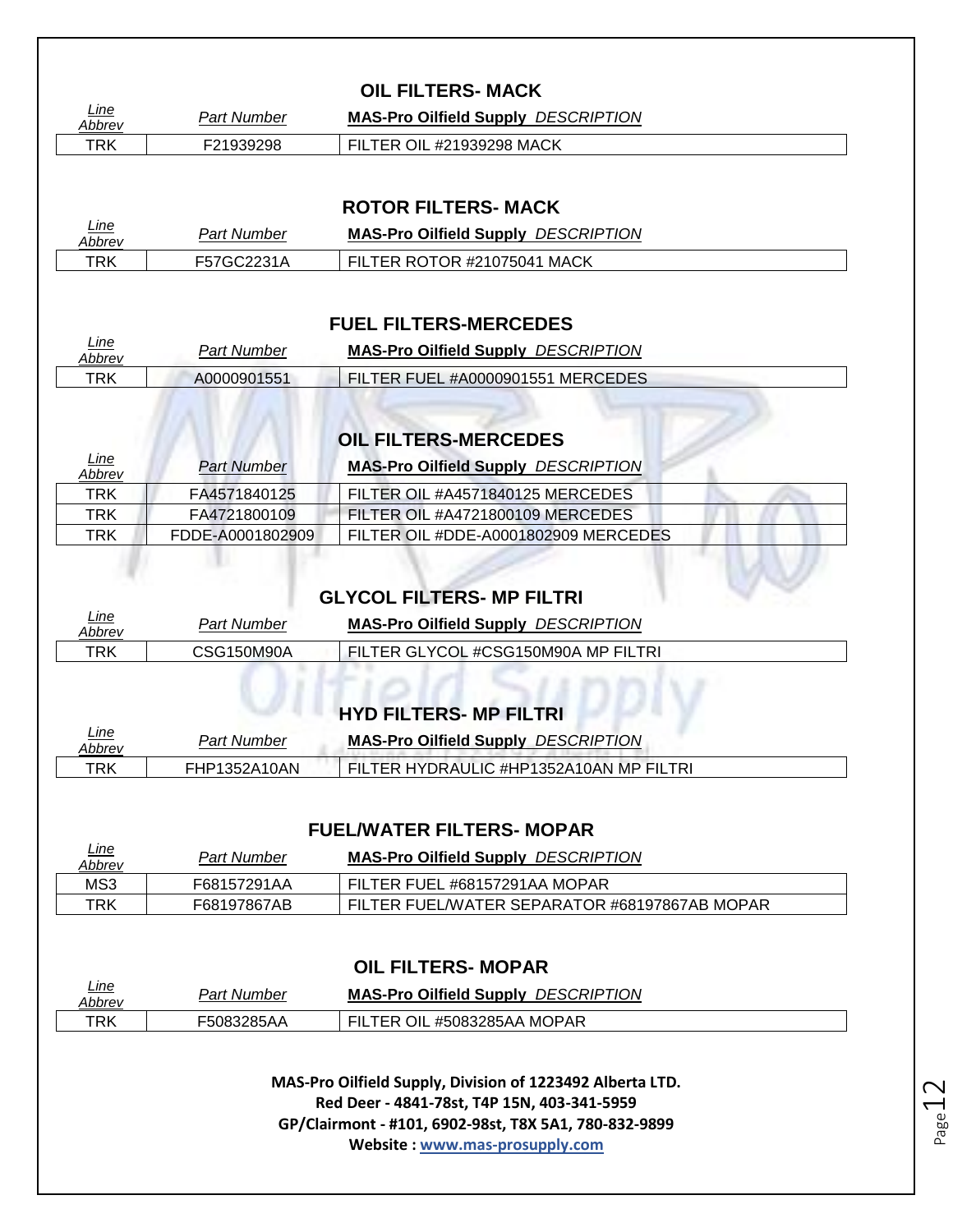#### **HYD FILTERS- NAPA**

| <u>Line</u><br>Abbrev | Part Number | <b>MAS-Pro Oilfield Supply DESCRIPTION</b> |
|-----------------------|-------------|--------------------------------------------|
| TRK                   | 1623NHF     | FILTER HYDRAULIC #1623 NAPA                |
| TRK                   | 1849NHF     | FILTER HYDRAULIC #1849 NAPA                |

#### **HYD FILTERS- PALL**

| <u>Line</u><br><b>Abbrev</b> | <b>Part Number</b> | <b>MAS-Pro Oilfield Supply DESCRIPTION</b> |
|------------------------------|--------------------|--------------------------------------------|
| TRK                          | F1907008           | FILTER HYDRAULIC #1907008 PALL             |
| TRK                          | FHC8800FKP16H      | FILTER HYDRAULIC #HC8800FKP16H PALL        |

# **FUEL FILTERS- PARKER**

| <u>Line</u><br>Abbrev | <b>Part Number</b> | <b>MAS-Pro Oilfield Supply DESCRIPTION</b> |
|-----------------------|--------------------|--------------------------------------------|
| TRK                   | <b>FRP</b>         | FILTER COMPACT 1/2" #06F32A PARKER         |
| TRK                   | FFR60P             | FILTER FUEL #R60P PARKER                   |
|                       |                    |                                            |
|                       |                    | <b>HYD FILTERS- PARKER</b>                 |

# **HYD FILTERS- PARKER**

| <u>Line</u><br>Abbrev | <b>Part Number</b> | <b>MAS-Pro Oilfield Supply DESCRIPTION</b> |  |
|-----------------------|--------------------|--------------------------------------------|--|
| <b>TRK</b>            | FI921999           | FILTER HYDRAULIC #921999 PARKER            |  |
| <b>TRK</b>            | F926169            | FILTER HYDRAULIC #926169 PARKER            |  |
| MS3                   | FI929445           | FILTER HYDRAULIC #929445 PARKER            |  |
| <b>TRK</b>            | F929923Q           | FILTER HYDRAULIC #929923Q PARKER           |  |
| <b>TRK</b>            | F932629Q           | FILTER HYDRAULIC #932629Q PARKER           |  |
| <b>TRK</b>            | F932694Q           | FILTER HYDRAULIC #932694Q PARKER           |  |
| <b>TRK</b>            | F936703Q           | FILTER HYDRAULIC #936703Q PARKER           |  |
| <b>TRK</b>            | F936704Q           | FILTER HYDRAULIC #936704Q PARKER           |  |
| <b>TRK</b>            | F937395Q           | FILTER HYDRAULIC #937395Q PARKER           |  |
| <b>TRK</b>            | FH9673990          | FILTER HYDRAULIC #937399Q PARKER           |  |
| <b>TRK</b>            | FH9410400          | FILTER HYDRAULIC #941040Q PARKER           |  |
| <b>TRK</b>            | F941655            | FILTER HYDRAULIC #941655 PARKER            |  |

#### **HYD FILTERS- PTI**

| <u>Line</u><br>Abbrev | Part Number | <b>MAS-Pro Oilfield Supply DESCRIPTION</b> |
|-----------------------|-------------|--------------------------------------------|
| <b>TLS</b>            | FF4E070HCB  | FILTER HYDRAULIC #F4E070HCB PTI            |
| TLS                   | FHPG080HH   | FILTER HYDRAULIC #PG-080-HH PTI            |
| TRK                   | FHPG-120-HH | FILTER HYDRAULIC #PG-120-HH PTI            |